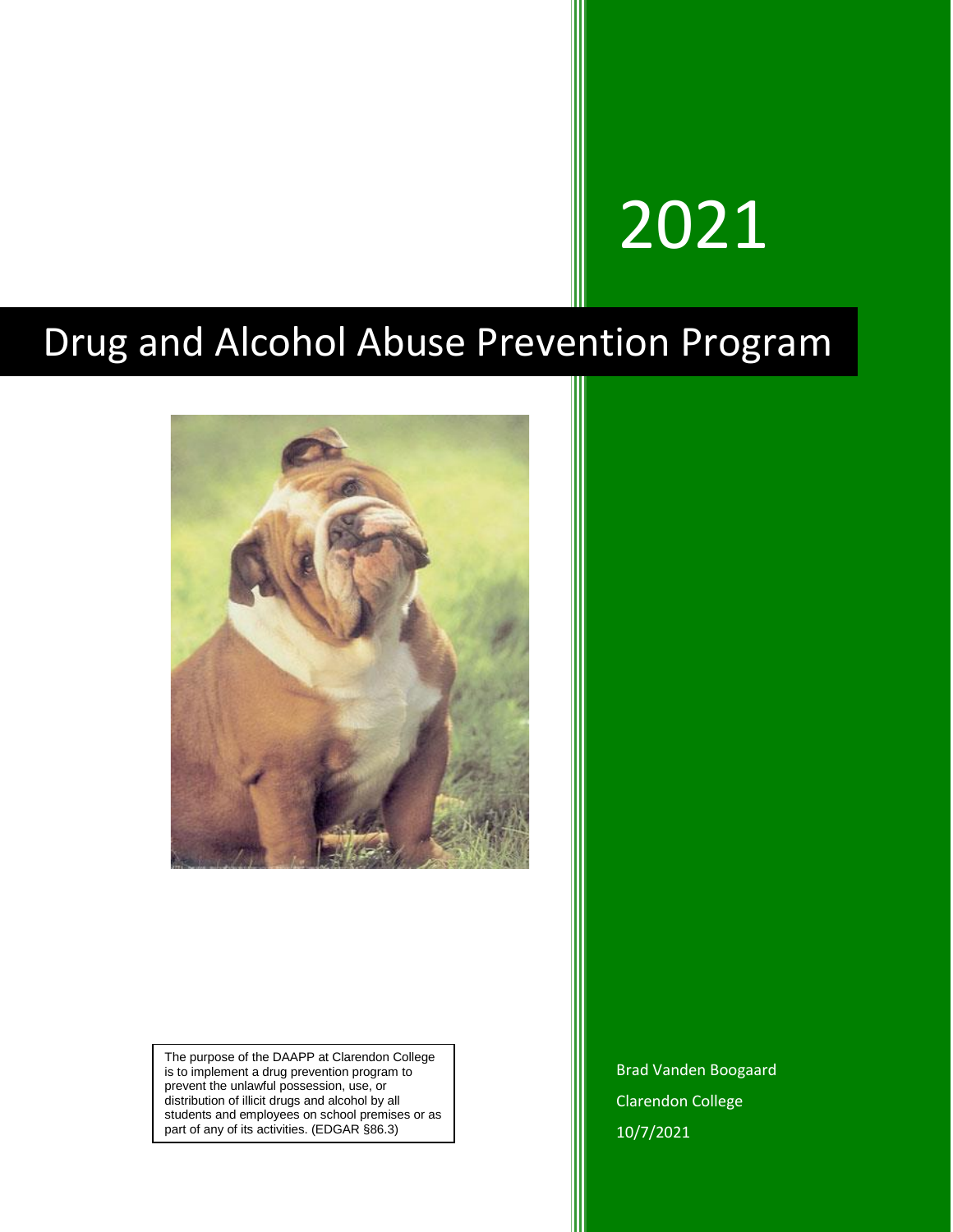#### **Table of Contents**

| $\mathsf{L}$ | Introduction                   |                                                            | $\overline{2}$   |
|--------------|--------------------------------|------------------------------------------------------------|------------------|
|              |                                | a. Overview                                                | $\mathbf 2$      |
|              |                                | b. Philosophy of Clarendon College                         | $\overline{2}$   |
|              |                                | c. Mission Statement                                       | $\overline{2}$   |
|              |                                | d. Accreditation                                           | $\overline{2}$   |
|              |                                | e. Equal Opportunity Policy                                | $\overline{2}$   |
|              |                                | f. Purposes of Clarendon College                           | 3                |
|              |                                | g. Purposes of Drug & Alcohol Abuse Prevention Program     | 3                |
| II.          | <b>Biennial Review Process</b> |                                                            | $\overline{4}$   |
|              |                                | a. Biennial Review                                         | $\overline{4}$   |
|              |                                | b. Exceptions to Biennial Review Schedule                  | $\overline{4}$   |
|              |                                | c. Executive Summary                                       | $\overline{4}$   |
| III.         |                                | <b>Annual Notification</b>                                 | 5                |
| IV.          | <b>Standards of Conduct</b>    | 5                                                          |                  |
|              |                                | a. Student and Employee Conduct and Responsibilities       | $\sqrt{5}$       |
|              |                                | b. Student Conduct and Prohibited Behavior                 | 5                |
|              |                                | c. Employee Ethics                                         | $\overline{7}$   |
|              |                                | d. Employee Conduct Regarding Alcohol and Other Drugs      | $\overline{7}$   |
| V.           | <b>Sanctions</b>               |                                                            |                  |
|              |                                | a. Student and Employee Penalties Under Federal Law        | 8                |
|              |                                | b. Student and Employee Penalties Under State of Texas Law | $\bf 8$          |
|              |                                | c. Student Penalties Under College Policy or Procedure     | $\boldsymbol{9}$ |
|              |                                | d. Drug-Free Workplace Policy for College Employees        | $9$              |
|              |                                | <b>Screening / Testing</b><br>i.                           | 10               |
|              |                                | Prevention - Education<br>ÏL.                              | 10               |
|              |                                | iii. Discipline                                            | 10               |
|              |                                | iv. Rehabilitation - Referral                              | 10               |
|              |                                | <b>Substance Abuse Programs</b><br>V.                      | 11               |
| VI.          |                                | <b>Health Risks</b>                                        | 12               |
|              |                                | a. Health Risks of Drug/Alcohol Abuse & Use of Inhalants   | 12               |
|              |                                | VII. Education and Training Programs                       | 13               |
|              |                                | a. Available Education and Training Programs               | 13               |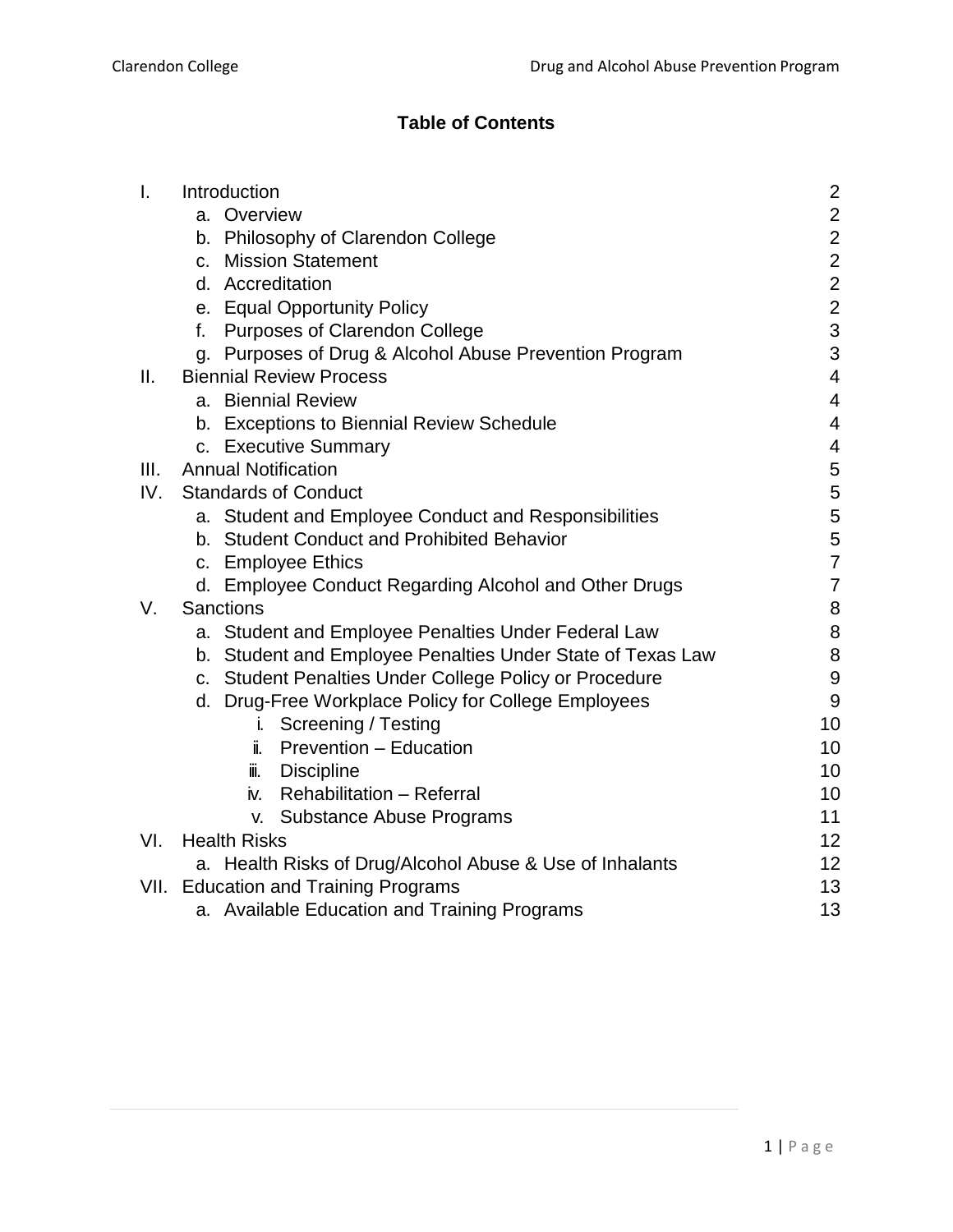## **I. INTRODUCTION**

#### <span id="page-2-0"></span>**OVERVIEW:**

Clarendon College is the oldest institution of higher education in the Texas Panhandle, having been established in 1898 by the Methodist Episcopal Church, South. Clarendon College operates from a beautiful 107-acre campus on the west edge of Clarendon. Eight rural counties comprise the College's service area. Clarendon College is one of the 50 state-"assisted community colleges in the Texas system and serves approximately 2,200 students annually. The College consists of the main residential campus in Clarendon and branch sites in Pampa, and Childress with a cosmetology program in Amarillo.

#### **PHILOSOPHY OF CLARENDON COLLEGE:**

The faculty, Board of Regents, and administrators at Clarendon College are committed to the concept that our College be an open door to learning. With this goal in mind, we extend an educational opportunity to students of all ages who can profit from instruction. Every effort is made to provide equal access to the educational opportunities offered at Clarendon College without regard to age, gender, color, national or ethnic origin, race, religion, creed, and/or disability. In keeping with this philosophy, Clarendon College recognizes and accepts the responsibility for providing curricula for university-bound students, for students seeking career opportunities in a variety of occupations, and for persons of the community seeking cultural enrichment, shortterm skill training, or personal improvement opportunities. The College will seek to achieve these goals within the limits of its legal responsibilities and available fiscal resources.

#### **MISSION STATEMENT:**

Clarendon College is a comprehensive community college committed to teaching, learning and providing access to opportunities that assist in the holistic development of its constituents and community.

In pursuit of this mission the College provides academic transfer programs, Career/Technical Education, student services, developmental education programs, continuing education/community service courses through a variety of instructional methodology, including but not limited to: face to face, distance education, and hybrid delivery.

Clarendon College strives to provide diverse cultural enrichment opportunities for our constituents.

#### **ACCREDITATION:**

Clarendon College is accredited by the Southern Association of Colleges and Schools Commission on Colleges (SACSCOC) to award Associate Degrees. Questions about the accreditation of Clarendon College may be directed in writing to the Southern Association of Colleges and Schools Commission on Colleges at 1866 Southern Lane, Decatur, GA 30033-4097, by calling (404) 679-4500, or by using information available on SACSCOC's website (www.sacscoc.org).

#### **Equal Opportunity Policy:**

Clarendon College is an equal opportunity community college. It is the policy of Clarendon College not to discriminate on the basis of race, color, religion (creed), national origin (ancestry), gender, disability, age, marital status, sexual orientation, or military status as a covered veteran in accordance with applicable federal, state and local laws in its educational and vocational programs, activities or employment. For information about your rights or grievance procedures, contact the Vice President of Academic Affairs, Brad Vanden Boogaard (806) 874-4800, Admin-Clarendon Campus), who has been designated the compliance coordinator for Title IX of the Educational Amendments of 1972, as amended, and Title II of the Americans with Disabilities Act and the related regulations.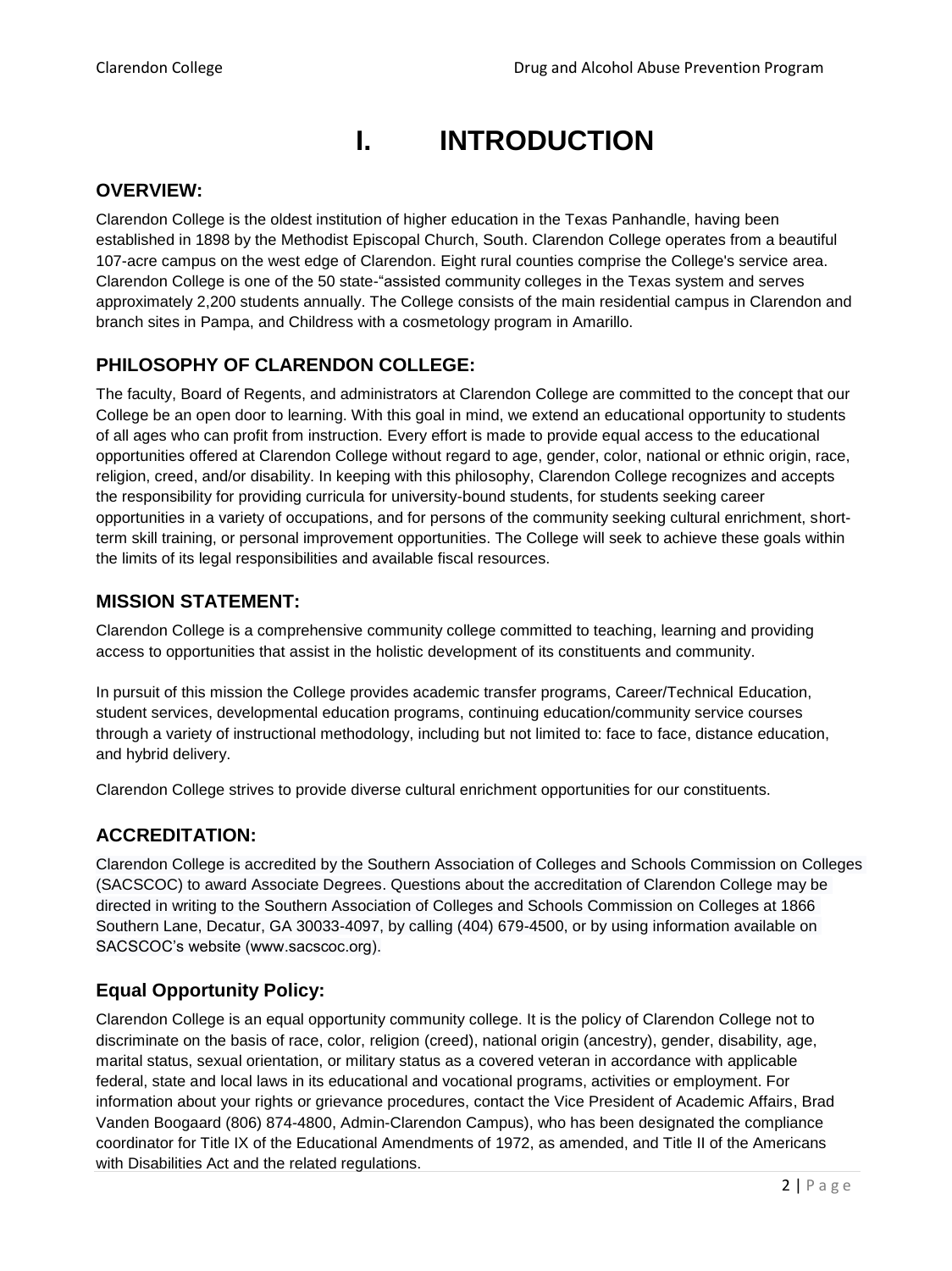#### **PURPOSES:**

The purposes of Clarendon College shall be to provide the following:

- Technical programs up to two years in length leading to associate degrees or certificates
- Occupational programs leading directly to employment in semi-skilled and skilled occupations
- Freshman and sophomore courses in arts and sciences; continuing adult education programs for occupational or cultural upgrading
- Compensatory education programs designed to fulfill the commitment of an admissions policy allowing the enrollment of disadvantaged students
- Continuing program of counseling and guidance designed to assist students in achievingtheir individual educational goals
- Workforce development programs designed to meet local and statewide needs
- Adult literacy programs and other basic skills programs
- Other purposes as may be prescribed by the Texas Higher Education Coordinating Board or local governing boards, in the best interest of post-secondary education in Texas.

#### **PURPOSE OF DRUG & ALCOHOL ABUSE PREVENTION PROGRAM (DAAPP):**

The purpose of the DAAPP at Clarendon College is to implement a drug prevention program to prevent the unlawful possession, use, or distribution of illicit drugs and alcohol by all students and employees on school premises or as part of any of its activities. (EDGAR §86.3)

Clarendon Colleges DAAPP includes the following (EDGAR §86.100):

The annual distribution in writing to each employee, and to each student who is taking one or more classes for any type of academic credit except for continuing education units, regardless of the length of the student's program of study, of—

- 1. Standards of conduct that clearly prohibit, at a minimum, the unlawful possession, use, or distribution of illicit drugs and alcohol by students and employees on its property or as part of any of its activities;
- 2. A description of the applicable legal sanctions under local, State, or Federal law for the unlawful possession or distribution of illicit drugs and alcohol;
- 3. A description of the health risks associated with the use of illicit drugs and the abuse of alcohol;
- 4. A description of any drug or alcohol counseling, treatment, or rehabilitation or re-entry programs that are available to employees or students; and
- 5. A clear statement that the IHE will impose disciplinary sanctions on students and employees (consistent with local, State, and Federal law), and a description of those sanctions, up to and including expulsion or termination of employment and referral for prosecution, for violations of the standards of conduct required by paragraph (a)(1) of this section. For the purpose of this section, a disciplinary sanction may include the completion of an appropriate rehabilitation program.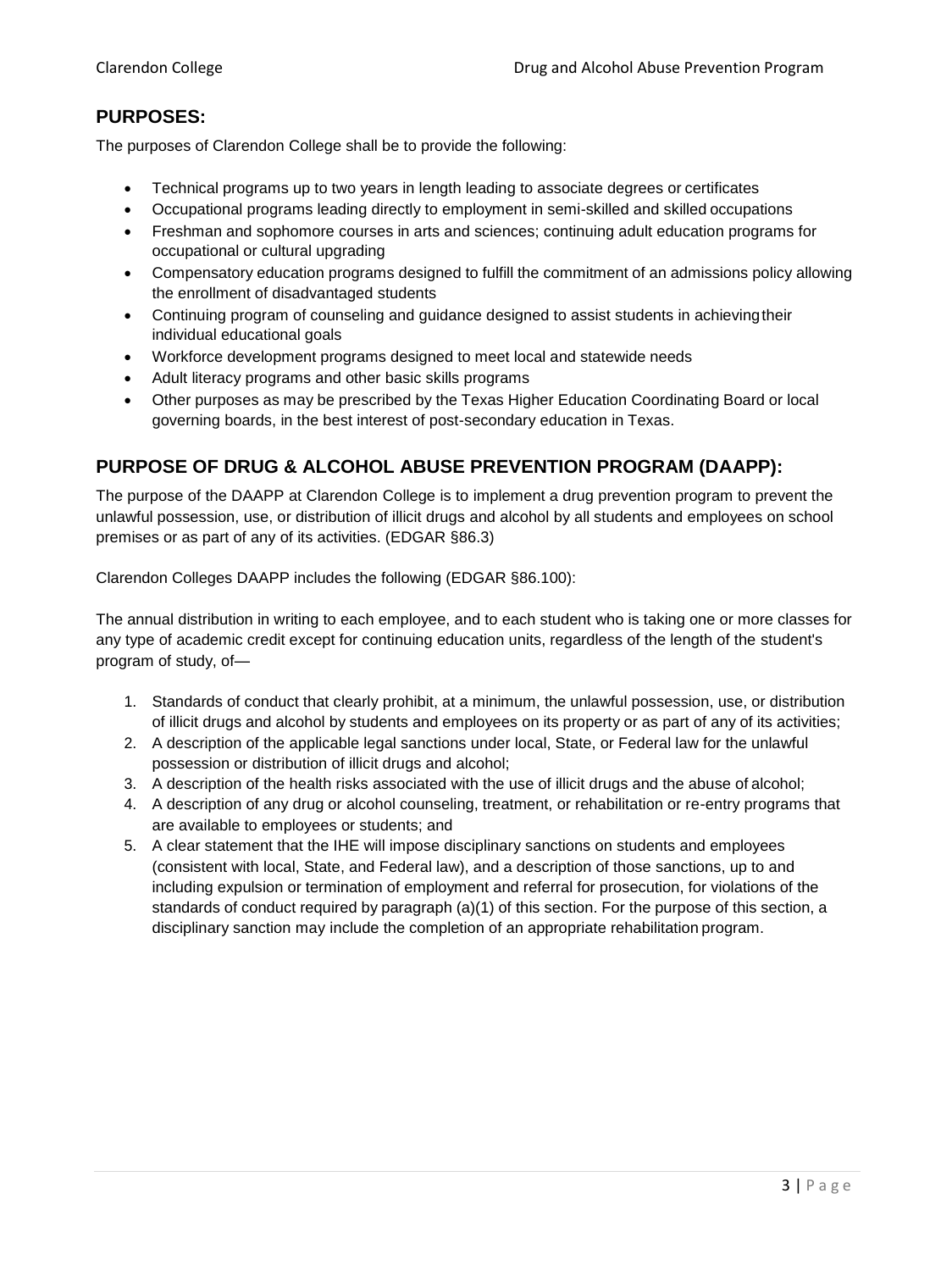### **II. BIENNIAL REVIEW PROCESS**

<span id="page-4-0"></span>The Drug Free Schools and Campuses Regulations (34 CFR Part 86) of the Drug-Free Schools and Communities Act (DFSCA) requires Clarendon College to certify implementation of programs to prevent the abuse of alcohol and use or distribution of illicit drugs by its students and employees on College property and as a part of any activities.

The Executive Summary below outlines the comprehensive biennial review that was conducted and completed on October 6, 2021. The Clarendon College Board of Regents reviewed the biennial review at a regular board meeting on October 21, 2021. Copies are maintained by the Vice President of Academic Affairs. Individuals may obtain a copy of the report at no cost by contacting the Vice President of Academic Affairs' Office at 806- 874-4800. Biennial Review reports are maintained for seven years.

#### **Biennial Review**

Clarendon College will conduct a review of the AOD program on a Biennial Basis during odd numbered years in accordance with the reference: *Complying with the Drug-Free Schools and Campus Regulations – A Guide for University and College Administrators*. *Pages 13-17.* The next regularly scheduled review will begin at the conclusion of the 2022-2023 academic year.

#### **EXECUTIVE SUMMARY:**

Clarendon College is required to certify, as part of the 1989 amendments to the Drug-Free Schools and Campuses Act, as articulated in Part 86 of the Drug-Free Schools and Campuses Regulations, that it has adopted and implemented a program to prevent the unlawful possession, use or distribution of illicit drugs and alcohol by students and employees.

As part of the certification process the Biennial Review Team (BRT) was formed to conduct a comprehensive biennial review of AOD programs at Clarendon College. The key findings of this team are listed below.

- 1. Clarendon College has a Drug and Alcohol Abuse Prevention Program (DAAPP) in place.
	- a. Implementation of the DAAPP utilizing existing framework began in June of 2015
	- b. BRT recommendations from previous biennial reviews were used to guide the continued implementation of the DAAPP.
- 2. The BRT found evaluation of the effectiveness of the DAAPP.
	- a. The BRT found a survey of each instructional site for Alcohol and Other Drugs (AOD).
	- b. The DAAPP had goals with measureable objectives.
- 3. The BRT found the biennial review evaluated the consistency of sanctions imposed for violations of the College's disciplinary standards and codes of conduct;
- 4. The college distributed a materially complete AOD Program information to academic students and employees.
	- a. The College has been following the framework to distribute the AOD Program information to academic students and employees.
	- b. The College ensures students and employees who arrive after regular notification are provided the information.

The Biennial Review Team made 2 recommendations for the AOD program as part of the Comprehensive Biennial Review. It is the opinion that successful implementation of the recommendations will keep Clarendon College in compliance with the Drug Free Schools and Campuses Regulations (34 CFR Part 86) of the Drug-Free Schools and Communities Act. The AOD program has been updated to reflect recommendations made by the BRT.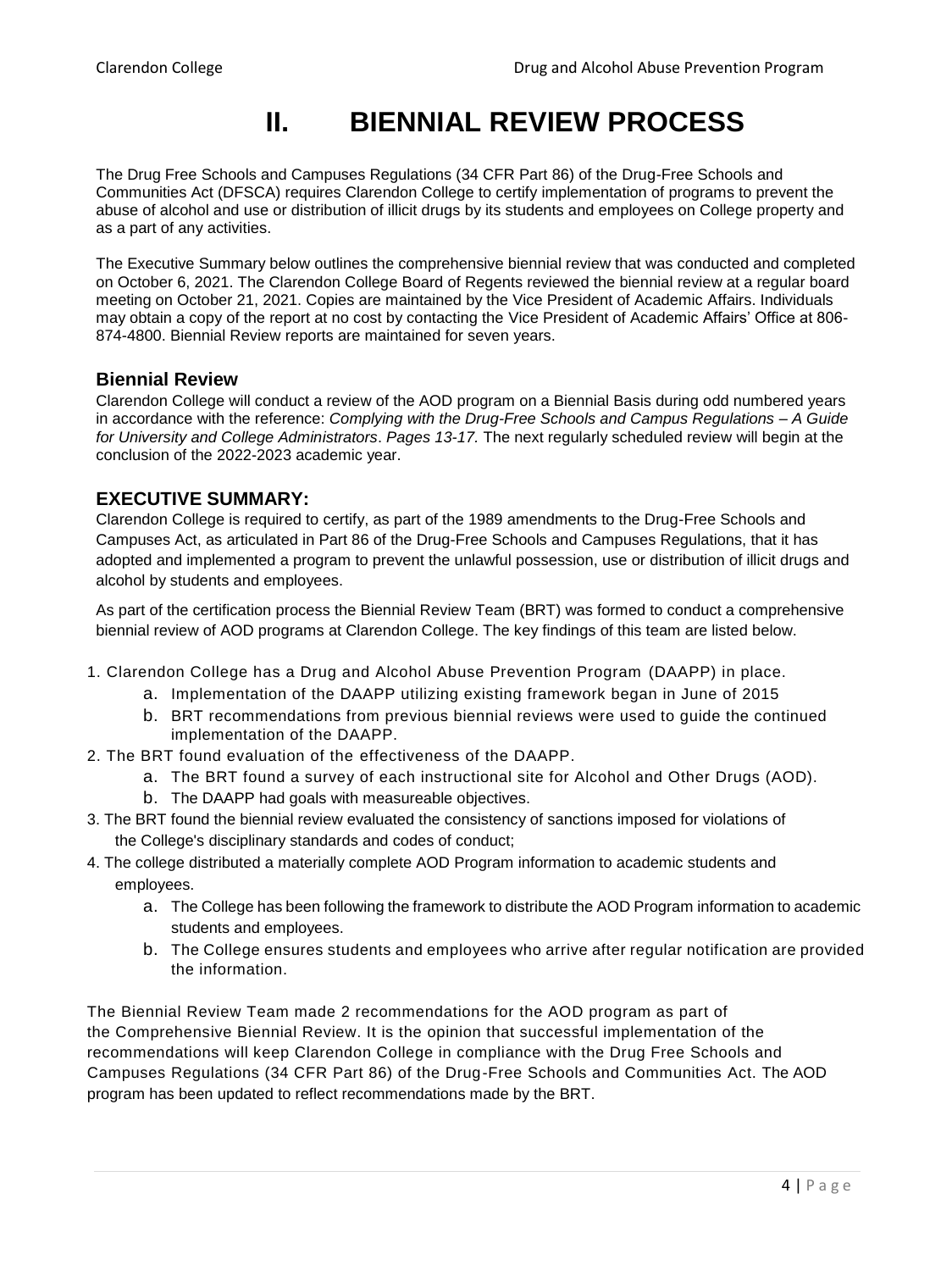## **III. ANNUAL NOTIFICATION**

<span id="page-5-0"></span>A full text of the Biennial Report is easily available by going to the Clarendon College homepage and clicking on INSIDE CC and following the Drug & Alcohol Abuse Prevention Program 2021.licking on the link at:

<http://www.clarendoncollege.edu/Resources/Admin/DrugAlcoholAbusePreventionProgram2021.pdf>

The CC Office of Student Services will provide a paper copy of the AOD Biennial Report upon request. The request does not have to be made in writing. There will be no charge or fee, nor will the report be included in another document for which you are charged a fee. The report is available to all academic students (including those attending less than full time and those not enrolled in Title IV programs or courses) and all employees. In addition, Clarendon College will make the report available to prospective students or prospective employees upon request.

Prior to the report being published a notification will be sent out before the October 1 requirement to all students and college employees advising the report is completed.

Notification will be made by:

- Campus e-mail
- CC Faculty Portal (on lin**e)**
- CC Business Portal (on lin**e)**
- CC Student Portal (on lin**e)**

<span id="page-5-1"></span>For employees s who begin their association with CC after October 1 put prior to a new annual report notification an announcement will be maintained in a constant format on the CC Faculty Portal, CC Business Portal and the CC Student Portal as well as the new employee handbook.

## **IV. STANDARDS OF CONDUCT**

#### **Student and Employee Conduct and Responsibilities**

Clarendon College (CC) expects a high standard of conduct from its students and employees. Students and employees are expected to comply with the law, respect proper constitutional authority, and obey Federal, State, Local lass as well as College policies, rules and regulations.

Unacceptable conduct is defined as an action or behavior that is contrary to the best interest of a fellow student or students, the faculty or staff, the College, or the teaching/learning process. Students failing to perform according to established standards may be subject to disciplinary action. Policies, standards, rules and regulations apply to students attending College activities whether the activity takes place on or off campus. Each student and employee shall be responsible for becoming knowledgeable of the contents and provisions of College policies, rules, and regulations concerning student and employee conduct. In some cases, individual programs may have approved policies for student conduct which also apply to student conduct in those programs.

#### **Student Conduct and Prohibited Behavior**

All students shall obey the law, including all federal, state, local and college statutes, show respect for properly constituted authority, and observe correct standards of conduct. In addition to activities prohibited by law, the following types of behavior are prohibited: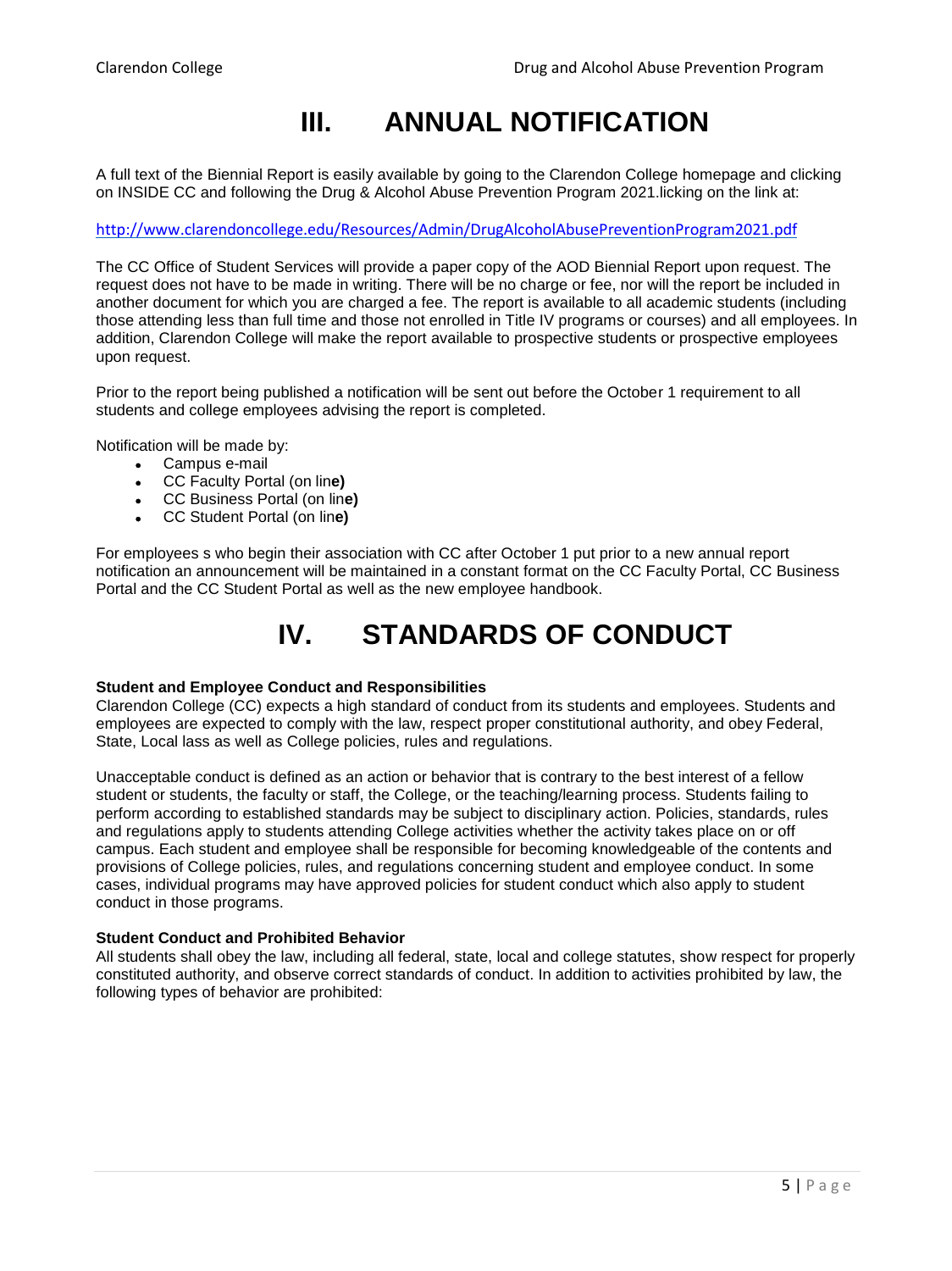- Use of alcoholic or intoxicating beverages and use of drugs not prescribed by a physician.
- The illegal use, possession, transmissions, and/or sale of drugs or narcotics, as those terms are defined by the Texas Controlled Substances Act.
- Scholastic dishonesty, punishable as prescribed by Board policies, shall include, but not be limited to cheating on a test, plagiarism and collusion.
- "Cheating on a test" shall include:
- Copying from another student's test paper
- Using test materials not authorized by the person administering the test
- Collaborating with or seeking aid from another student during a test without the permission from the test administrator.
- Knowingly using, buying, selling, stealing or soliciting in whole or in part, the contents of a pending test.
- The unauthorized transporting or removal, in whole or in part, of the contents of a pending test.
- Substituting for another student, or permitting another student to substitute for one's self, to take a test.
- Bribing another person to obtain a pending test.
- "Plagiarism" shall be defined as the appropriating, buying, receiving as a gift, or obtaining by any means another's work and the unacknowledged submission or incorporation of it in one's own written work.
- "Collusion" shall be defined as the unauthorized collaboration with another person in preparing written work for fulfillment of course requirements.
- Violations of the penal Statutes of Texas, or of the United States, occurring on College property or in connection with College-sponsored activities may also constitute violations of the College's rules and regulations when such violations affect the educational process and goals of the College.
- Obstruction or disruption of any authorized College operation or activity. Disorderly conduct shall include any verbal or physical abuse, intimidation, or the subjection of another person to inappropriate, abusive, threatening, or demeaning actions.
- Gambling in any form.
- Hazing with or without the consent of a student; a violation of that prohibition renders both the person inflicting the hazing and the person submitting to the hazing subject to appropriate discipline. Initiations by organizations may include no feature that is dangerous, harmful, or degrading to the student; a violation of this prohibition renders the organization subject to appropriate disciplinary action.
- Failure to comply with a directive from a College administrator, faculty member, or staff member.
- Falsification of admission forms or alteration of student records.
- Unauthorized solicitation.
- Using tobacco or tobacco products inside any College building. No smoking within 20 feet of any building entrance.
- Possession of firearms or any type of weapon unless special authorization has been approved by the administration.
- Holding rallies, demonstrations, or any other form of public gathering without prior approval of the VP of Academic Affairs, or conducting an activitythat causes College officials to interrupt their scheduled duties to intervene, supervise, or observe activities in the interest of maintaining order.
- Exhibiting behavior that gives reasonable cause to question, in the opinion of the College, whether the student is able to satisfactorily function in institutional programs or institutional activities in which the student is engaged.
- Interference with teaching, research, administration, or the College's subsidiary responsibilities through "disorderly conduct or disruptive behavior."
- Failure to pay a debt to the College or writing an "insufficient funds" check to the College.
- Disorderly conduct which shall include any verbal or physical abuse, intimidation or the subjection of another person to inappropriate, abusive, threatening or demeaning actions on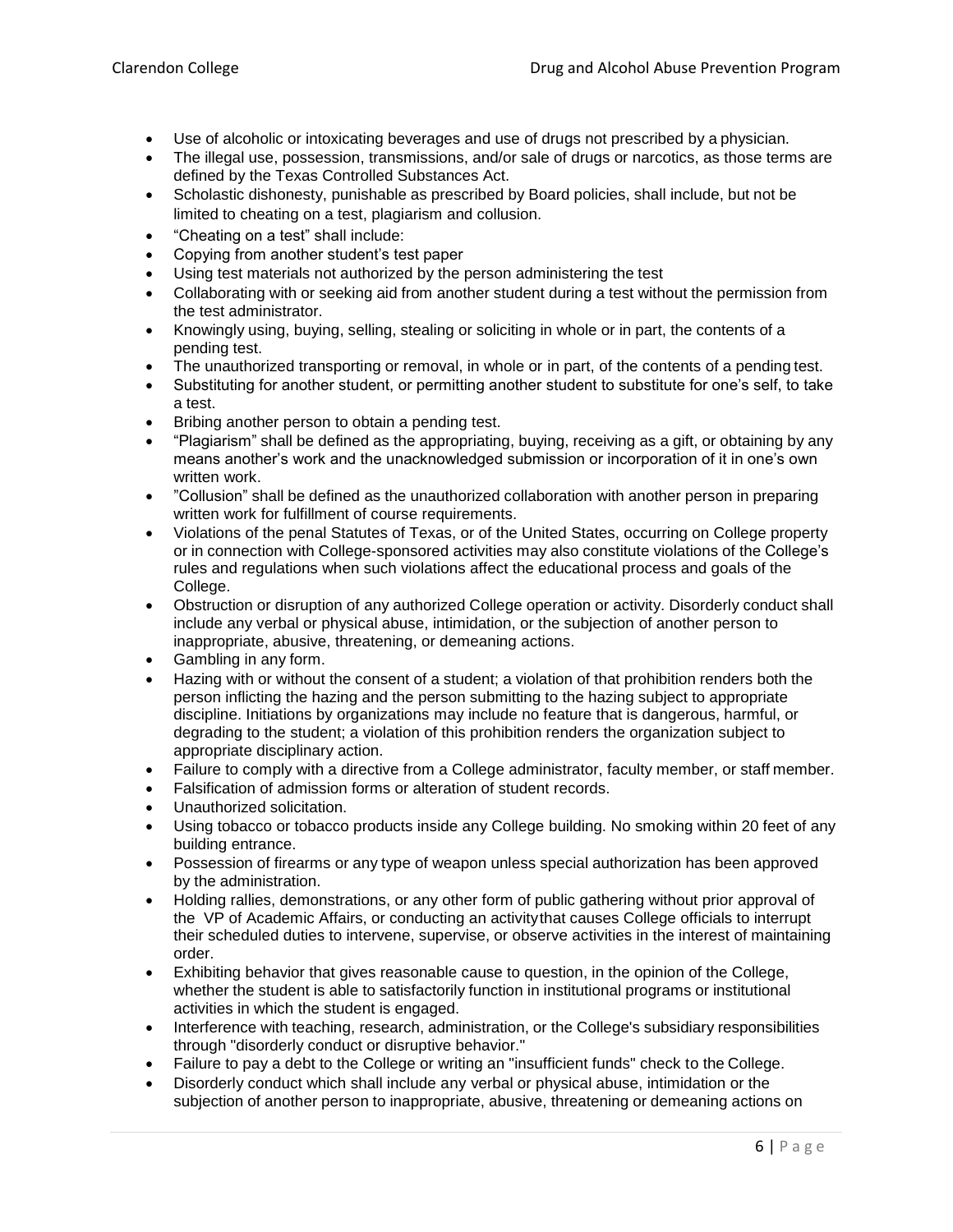property owned or controlled by the College or at College-sponsored functions. Students who behave in a disorderly fashion may be required to leave the premises, withdraw from a club or organization, or withdraw from the College.

- Dressing in a manner which does not observe health and safety regulations and appropriateness to a learning environment. Students shall be informed of special dress requirements for any particular course or program. Students failing to comply with such requirements may be subject to disciplinary action. In cases where a student's dress or hygiene interferes with learning, the appropriate College official shall conduct initial counseling with the student.
- Damaging or destroying College property.
- Sexual assault or harassment which includes any unwanted sexual advances or contact. Violation of such may result in disciplinary action as well as prosecution under state, federal, or local laws.
- Unauthorized access, reconfiguration, modification, copying or misuse of College or other students' computer files, including inappropriate use of e-mail, data or software. Violation may lead to disciplinary action.

#### **Employee Ethics**

It is the policy of Clarendon College to apply the highest ethical standards to all members of the College community including the Board of Regents, administration, staff, and faculty in achieving its mission, and in managing its resources efficiently and effectively to reach its goals and objectives. The College seeks to treat each person of the College community as a unique individual and provide a positive, encouraging, and success-oriented environment. College policies and practices that protect the rights and development of each individual in the College community shall be enforced. Protection from unlawful discrimination, including conduct that constitutes sexual harassment, and freedom to develop as a student and/or College employee shall be promoted. The College accepts its responsibilities to its students, to its employees, and to the members of the community. The College is committed to meet these responsibilities with balance, fairness, accountability, and ethical integrity.

#### **Employee Conduct Regarding Alcohol and Other Drugs**

All students shall obey the law, including all federal, state, local and college statutes, show respect for properly constituted authority, and observe correct standards of conduct. In addition to activities prohibited by law, the following types of behavior are prohibited:

- Use of alcoholic or intoxicating beverages and use of drugs not prescribed by a physician.
- The illegal use, possession, transmissions, and/or sale of drugs or narcotics, as those terms are defined by the Texas Controlled Substances Act.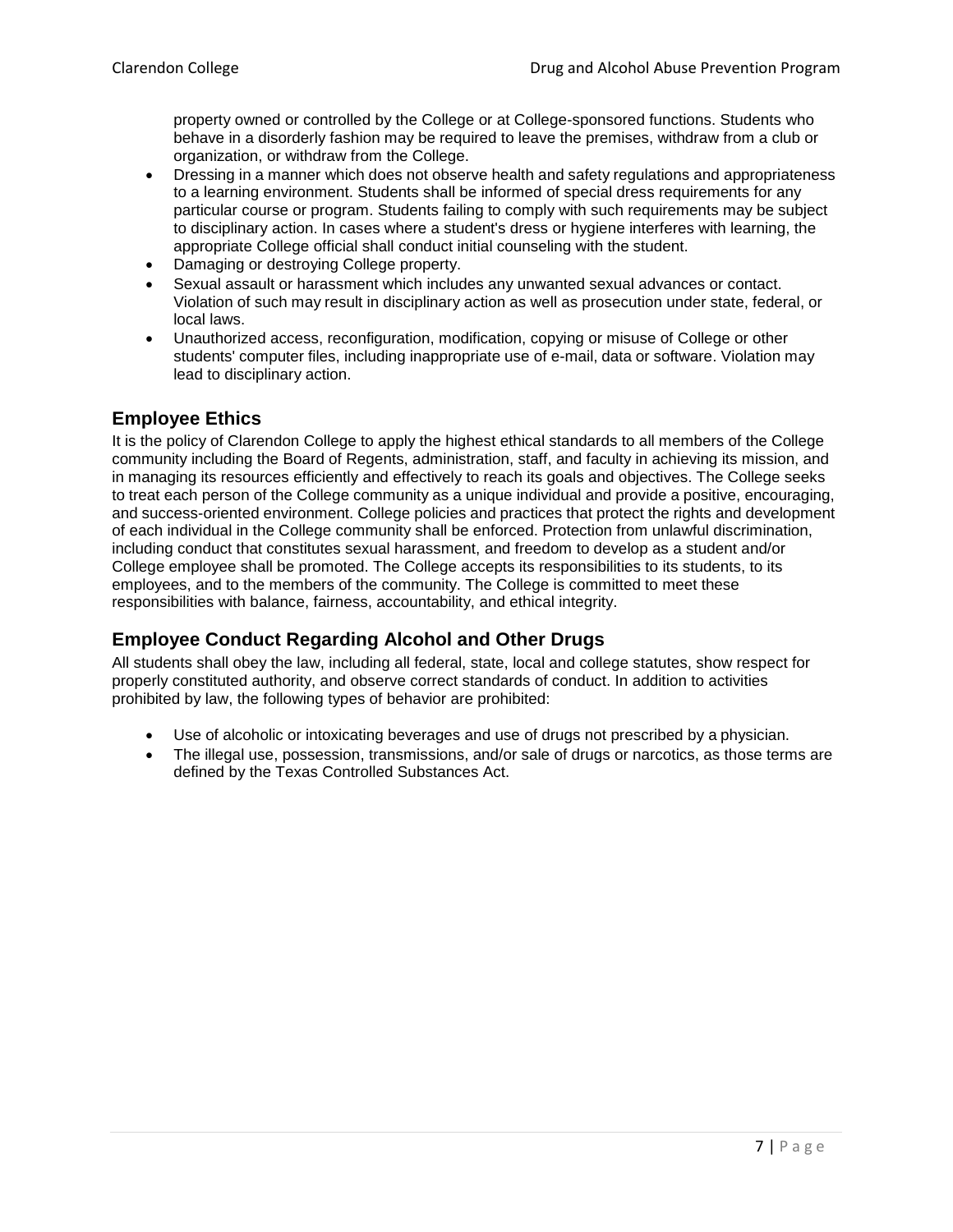## **V. SANCTIONS**

#### <span id="page-8-0"></span>**Student and Employee Penalties Under Federal Law**

| <b>Offense</b>                                                                                           | <b>Minimum Punishment</b>                                                                                                                                                                                                      | <b>Maximum Punishment</b>                                                                                                                                                                                                      |
|----------------------------------------------------------------------------------------------------------|--------------------------------------------------------------------------------------------------------------------------------------------------------------------------------------------------------------------------------|--------------------------------------------------------------------------------------------------------------------------------------------------------------------------------------------------------------------------------|
| Manufacture, distribution<br>or dispensing of illegal<br>drugs                                           | Imprisonment of up<br>to 5 years, fine up to<br>\$250,000 (individual)<br>or \$1 million (other)                                                                                                                               | Life imprisonment (no parole)<br>and a fine up to \$20 million<br>(individual) or<br>\$75 million (other)                                                                                                                      |
| Possession illegal drugs                                                                                 | Civil penalty up to \$10,000                                                                                                                                                                                                   | 5 to 20 years imprisonment and<br>fine of at least \$5,000 plus<br>investigation/court costs                                                                                                                                   |
| Operation of a common<br>carrier under influence of<br>alcohol or drugs                                  |                                                                                                                                                                                                                                | Imprisonment up to 15 years<br>and a fine up to $$250,000$                                                                                                                                                                     |
| Unauthorized possession<br>use, distribution or sale of<br>OTC drugs, prescription<br>drugs or inhalants | A prescription drug or OTC drug<br>used for any reason other than a<br>legitimate medical reason and<br>inhalants used illegally are<br>considered "illegal drugs" under<br>the law and carry the penalties<br>described above | A prescription drug or OTC drug<br>used for any reason other than a<br>legitimate medical reason and<br>inhalants used illegally are<br>considered "illegal drugs" under<br>the law and carry the penalties<br>described above |

#### **Student and Employee Penalties Under State of Texas Law**

| <b>Offense</b>                                                 | <b>Minimum Punishment</b>                                                                                                                        | <b>Maximum Punishment</b>                                                                       |
|----------------------------------------------------------------|--------------------------------------------------------------------------------------------------------------------------------------------------|-------------------------------------------------------------------------------------------------|
| Manufacture or delivery of<br>controlled substances<br>(drugs) | <b>Texas Department of</b><br>Corrections (TDC) minimum<br>term of at least 10 years local<br>jail term up to 1 year, and up to<br>\$20,000 fine | TDC life term of 20 to 99 years<br>and up to \$500,000 fine                                     |
| Possession of<br>controlled substances<br>(drugs)              | Up to 180 days in jail and up to<br>\$2,000 fine                                                                                                 | TDC life term of 15 to 99 years<br>and up to \$250,000 fine                                     |
| Possession or delivery<br>of marijuana                         | Up to 180 days in jail and up to<br>\$2,000 fine                                                                                                 | TDC life term of 10 to 99 years<br>and up to \$250,000 fine                                     |
| Driving while<br>intoxicated (alcohol,<br>drugs or both)       | Up to 180 days in jail and<br>up to \$2,000 fine and loss of<br>driver's license up to 1 year                                                    | TDC term of 2 to 10 years and<br>fine of \$10,000 and loss of<br>driver's license up to 2 years |
| Public intoxication                                            |                                                                                                                                                  | Up to \$500 fine                                                                                |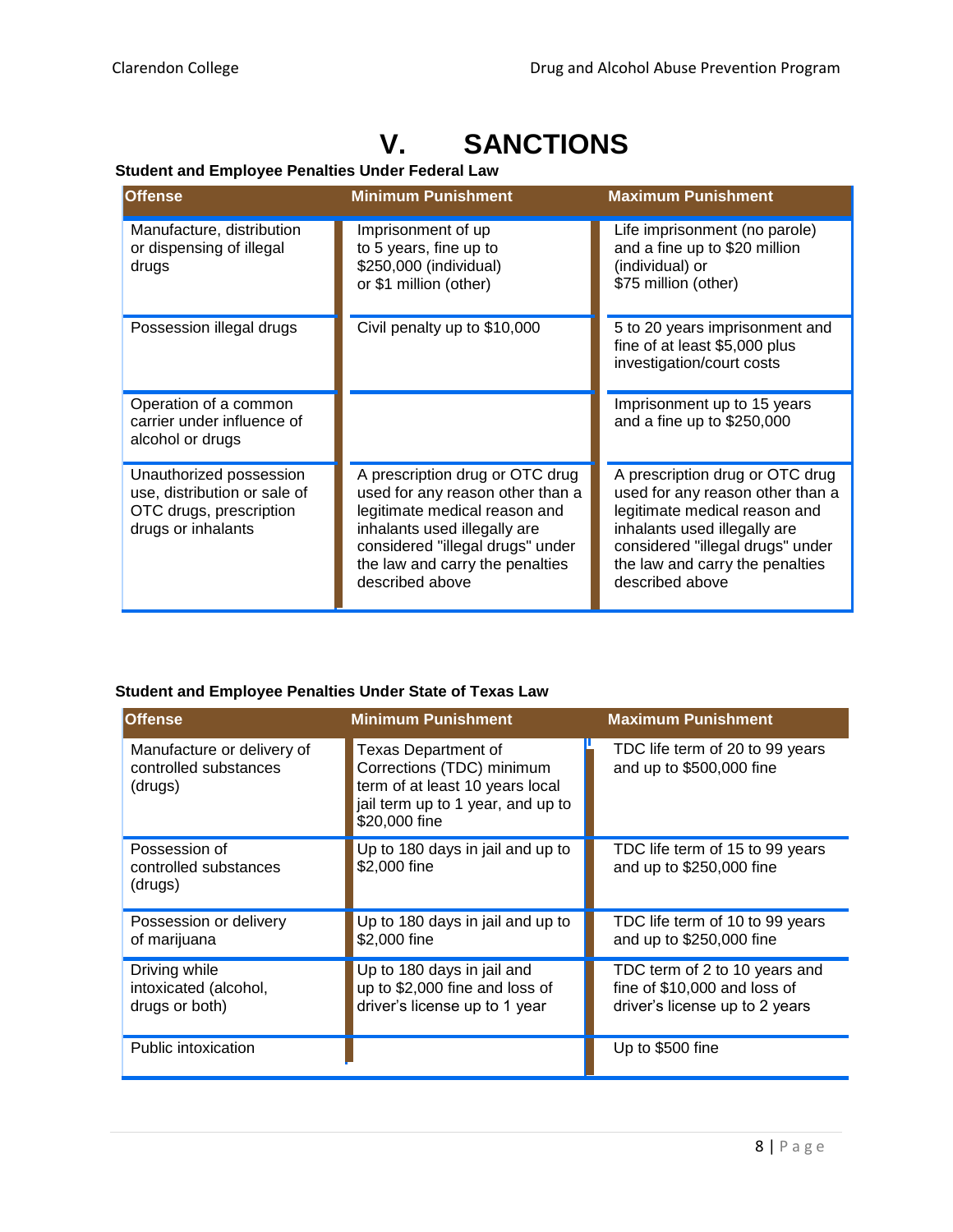| Purchase, consumption<br>or possession of alcohol<br>by a minor | Fine up to \$500                                            | Subsequent violation or<br>offense, fine up to \$2,000 or<br>up to 180 days in jail or both  |
|-----------------------------------------------------------------|-------------------------------------------------------------|----------------------------------------------------------------------------------------------|
| Sale of alcohol to a minor                                      | Fine up to \$4,000 or jail term of<br>up to 1 year; or both | Subsequent violation or offense,<br>fine up to \$4,000 or jail term up<br>to 1 year; or both |

#### **Student Penalties Under College Policy or Procedure**

| <b>Offense</b>                                                                               | <b>Minimum Punishment</b>                                                                                    | <b>Maximum Punishment</b>                                              |
|----------------------------------------------------------------------------------------------|--------------------------------------------------------------------------------------------------------------|------------------------------------------------------------------------|
| Manufacture or delivery of<br>controlled substances<br>(drugs)                               | Referral to local law<br>enforcement and suspension                                                          | Expulsion                                                              |
| Possession of<br>controlled substances<br>(drugs)                                            | Referral to local law enforcement<br>agency and suspension.                                                  | Expulsion                                                              |
| Possession or delivery<br>of marijuana                                                       | Referral to local law enforcement<br>agency and suspension.                                                  | Expulsion                                                              |
| Driving while<br>intoxicated on campus<br>/ college property.<br>(alcohol, drugs or<br>both) | Referral to local law<br>enforcement agency and \$250 -<br>\$500 fine.                                       | Suspension.                                                            |
| Public intoxication                                                                          | Fine of \$250, disciplinary<br>probation up to 1 long<br>semester, referral to alcohol<br>education program. | Subsequent violation or offense,<br>fine of \$500 up to suspension.    |
| Purchase, consumption<br>or possession of alcohol<br>by a minor                              | Fine of \$250, disciplinary<br>probation up to 1 long semester,<br>referral to alcohol education<br>program. | Subsequent violation or<br>offense, fine of \$500 up to<br>suspension. |
| Sale or delivery of alcohol to a<br>minor                                                    | Referral to local law<br>enforcement. Fine of \$500.<br>Disciplinary probation up to 1<br>long semester.     | Subsequent violation -<br>suspension.                                  |

#### **Drug-Free Workplace Policy for College Employees**

The policy of the Clarendon College is to provide all students and employees with an environment that is free of substance abuse. The illegal use of controlled substances on Clarendon College campuses or centers subjects the College, its students, and employees to unacceptable risks of accidents, interferes with the learning and working environments, and is inconsistent with the behavior expected of persons associated with the College. The College takes a strong stand against substance abuse and takes the following initiatives to minimize it: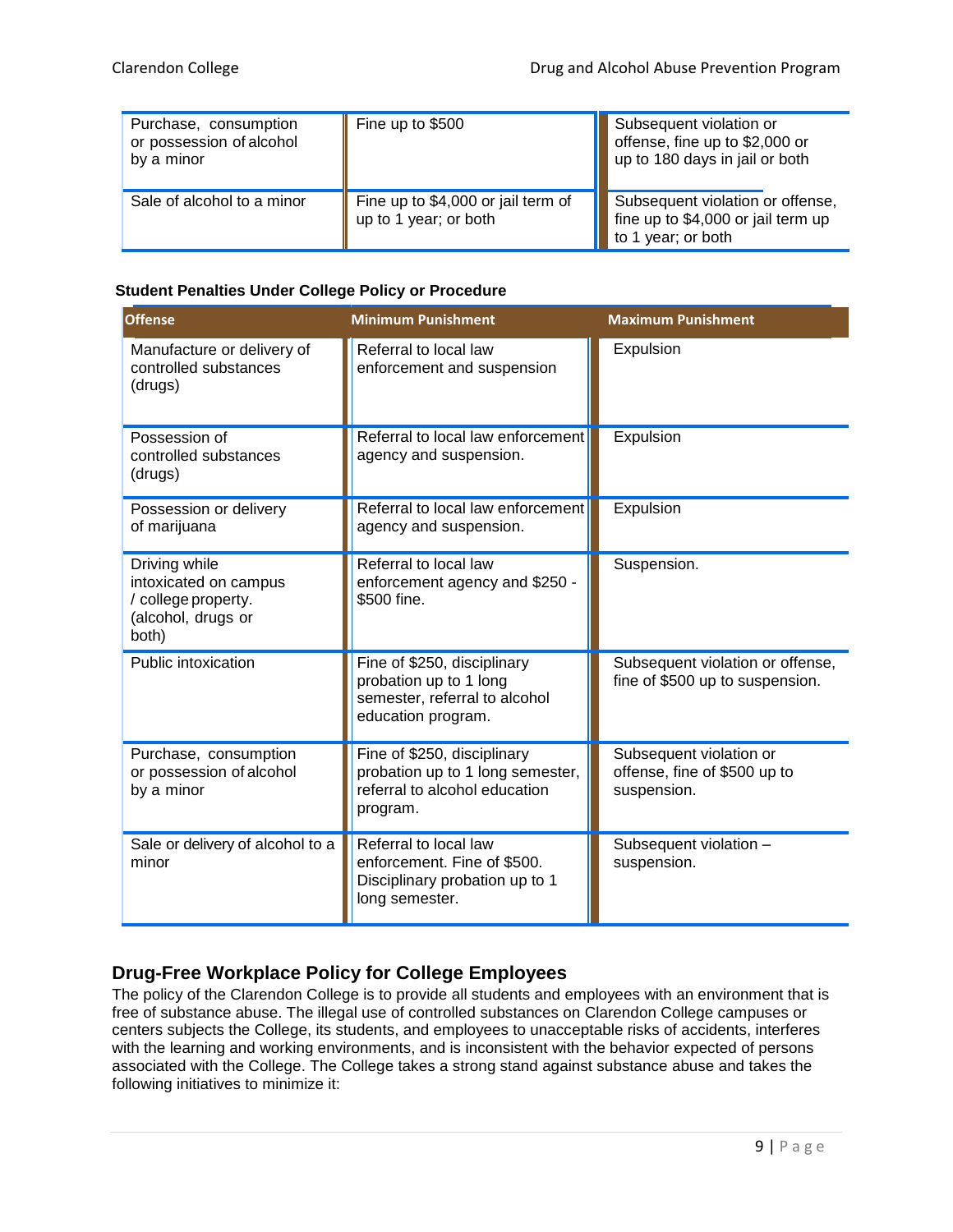- a. Screening / Testing
- b. Prevention through education.
- c. Rehabilitation through Counseling and referral
- d. Discipline

Clarendon College strictly prohibits the use of intoxicating beverages and/or controlled substances by employees while on college property or while representing the college. State law shall be strictly enforced at all times on all property controlled by the District in regard to the possession and consumption of alcoholic beverages. No employee shall possess, use, transmit, or attempt to possess, use or transmit, or be under the influence of (legal intoxication not required) any of the following substances on any property controlled by the College district.

- Any controlled substance or dangerous drug as defined by law, including but not limited to marijuana, any narcotic drug, hallucinogen, stimulant, depressant, amphetamine or barbiturate, synthetic or otherwise.
- Alcohol or any alcoholic beverage.
- Any abusable glue, aerosol paint, or any other chemical substance forinhalation.
- Any other intoxicant, or mood-changing, mind altering, or behavior-altering drugs.

The transmittal, sale, or attempted sale of what is represented to be any of the above-listed substances is also prohibited under this policy.

An employee who uses a drug authorized by a licensed physician through a prescription specifically for that employee's use shall not be considered to have violated this rule.

#### **Screening/Testing**

Drug or alcohol testing of employees shall be administered if there is reasonable suspicion of substance abuse. The College retains the right to screen prospective employees in key employment areas through drug and/or alcohol test. An employee who is determined by testing to be under the influence of a controlled substance, or who is involved in the sale, possession, distribution, purchase, dispensation, manufacture or transfer of controlled substances, as defined by state or federal law, on College property or property under College control will be subject to disciplinary action up to and including termination of employment. Any employee who is convicted of, pleads guilty or nolo contendere, or accepts deferred adjudication to a controlled substance-related violation in the workplace under state or federal laws must notify Human Resources within five days of such a conviction or plea. Failure to notify Human Resources is grounds for suspension and/or termination of employment. Employees who are convicted of, plead nolo contendere, or accept deferred adjudication to such drug related violation and whose employment is not terminated must successfully complete a rehabilitation program approved by the College as a condition of continued employment.

#### **Prevention – Education**

Primary emphasis is directed at informing employees of the health risks associated with the use of illicit drugs and alcohol.

#### **Discipline**

Employees are not guaranteed chances for rehabilitation should their standards of conduct of job performance drop below tolerable levels. In such cases, and in cases where rehabilitation is referred, disciplinary action could result in termination/dismissal.

#### **Rehabilitation – Referral**

Employees with substance abuse problems may, at the College's sole election, be referred to rehabilitation resources (All rehabilitation expenses to be the responsibility of the employee). In any case, employees will be required to uphold normal standards of conduct and performance.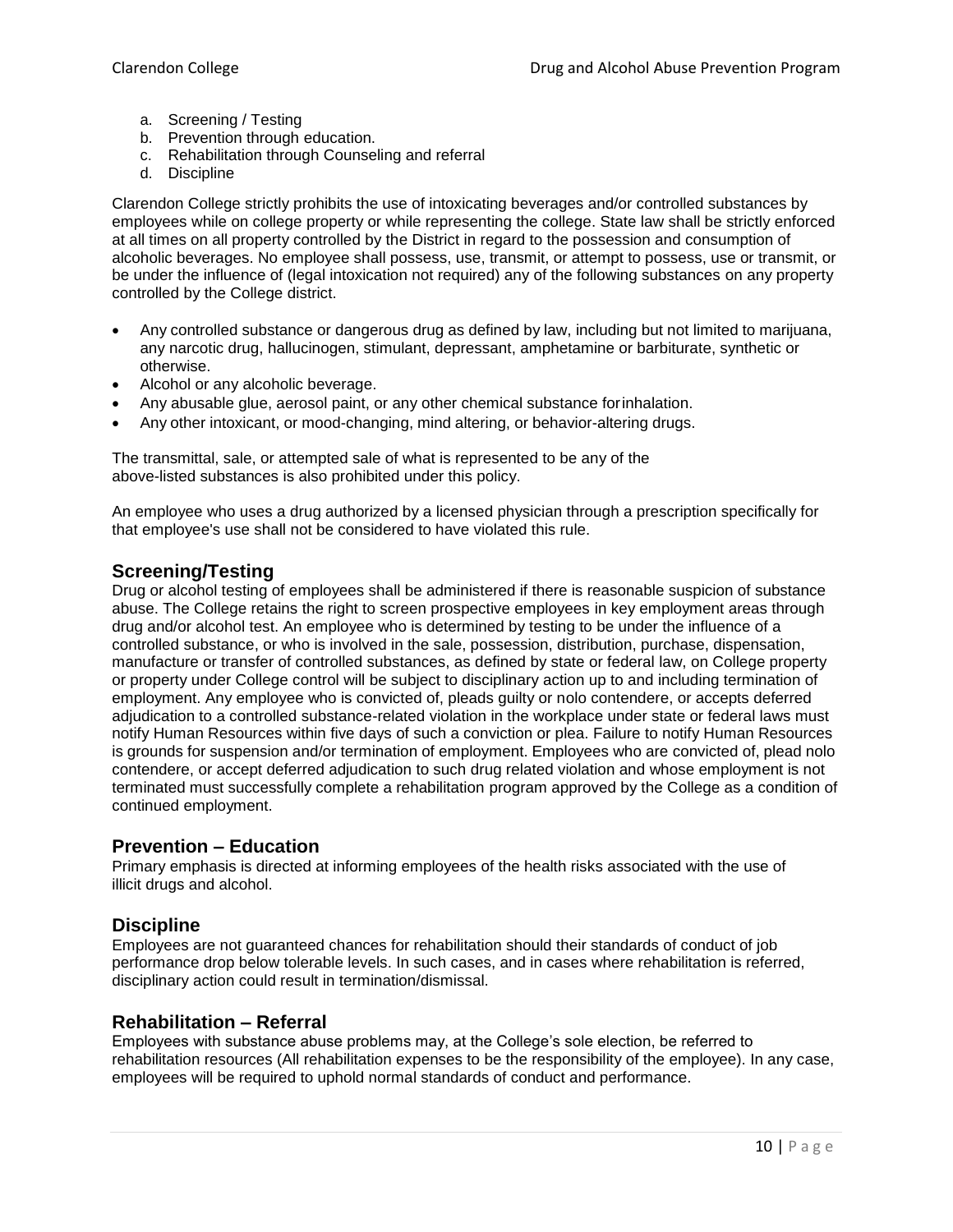#### **Substance Abuse Program**

Clarendon College strongly believes that the abuse of alcohol and the use of illegal drugs and abuse of other drugs by faculty, staff, s has a serious effect on their ability to meet the educational goals of the college. Therefore, Clarendon College has implemented a drug education/prevention and assistance program which is available to faculty, staff, s.

Students wanting confidential assistance from Clarendon College in dealing with a perceived alcohol or chemical substance abuse problems may self-refer for that assistance by making an appointment with the Associate Dean of Enrollment Management 806-874-4837 or the Program Success Coach 806-665-8801.

- Faculty, staff, or other students may wish to counsel a student to seek assistance through a voluntary referral to the Associate Dean of Enrollment Management, if a perceived problem with alcohol or substance abuse exists.
- Students who counsel with the Associate Dean of Enrollment Management mayhave the opportunity to schedule a screening session with a mental health professional contracted with the College through the Student Assistance Program. The cost of the initial screening session is borne by the Student.
- No record will be regarding the contact with the Associate Dean of Enrollment Management, the referral to an outside agency or actions taken as an outcome of that referral will be entered as part of the student's permanent record.
- A student who is disruptive of the academic process, or ordinary functions of the college, and/or who is verbally or physically abusive to students, faculty, or staff, and who exhibits symptoms which suggest the possibility of alcohol or drug-related causes of this behavior, may receive a referral to the Associate Dean of Enrollment Management**.**
- The Associate Dean of Enrollment Management will meet with the student, and if in the opinion of the Associate Dean of Enrollment Management should circumstances so indicate, discuss with the student the possibilities for self —referral to seek assistance for any problem of alcohol or drug abuse which may exist. The student will choose whether to seek this assistance which shall be on the same basis as a "Voluntary referral" described above.
- Should the student choose to seek assistance, the College may consider this action as a mitigating circumstance in the deliberations regarding the student's status at the institution due to the alleged violation of the Code of Conduct. The student will complete a self-referral form during the session with the release of the recommendations of the mental health professional conducting the screening to Clarendon College if the student wishes to make such recommendations available to Clarendon College.
- Clarendon College may proceed simultaneously with disciplinary action and the Student Assistance Program Referral if the student has violated the Clarendon College Student Code of Conduct as published, which specifically prohibits the possession or use of drugs or alcohol.
- In addition to the Employee Assistance Programs, there are other resources available to anyone who needs assistance in dealing with a substance abuse problem. The resources include counseling, treatment, and rehabilitation opportunities. Students or employees who have alcohol or substance abuse problem are encouraged to seek immediate assistance.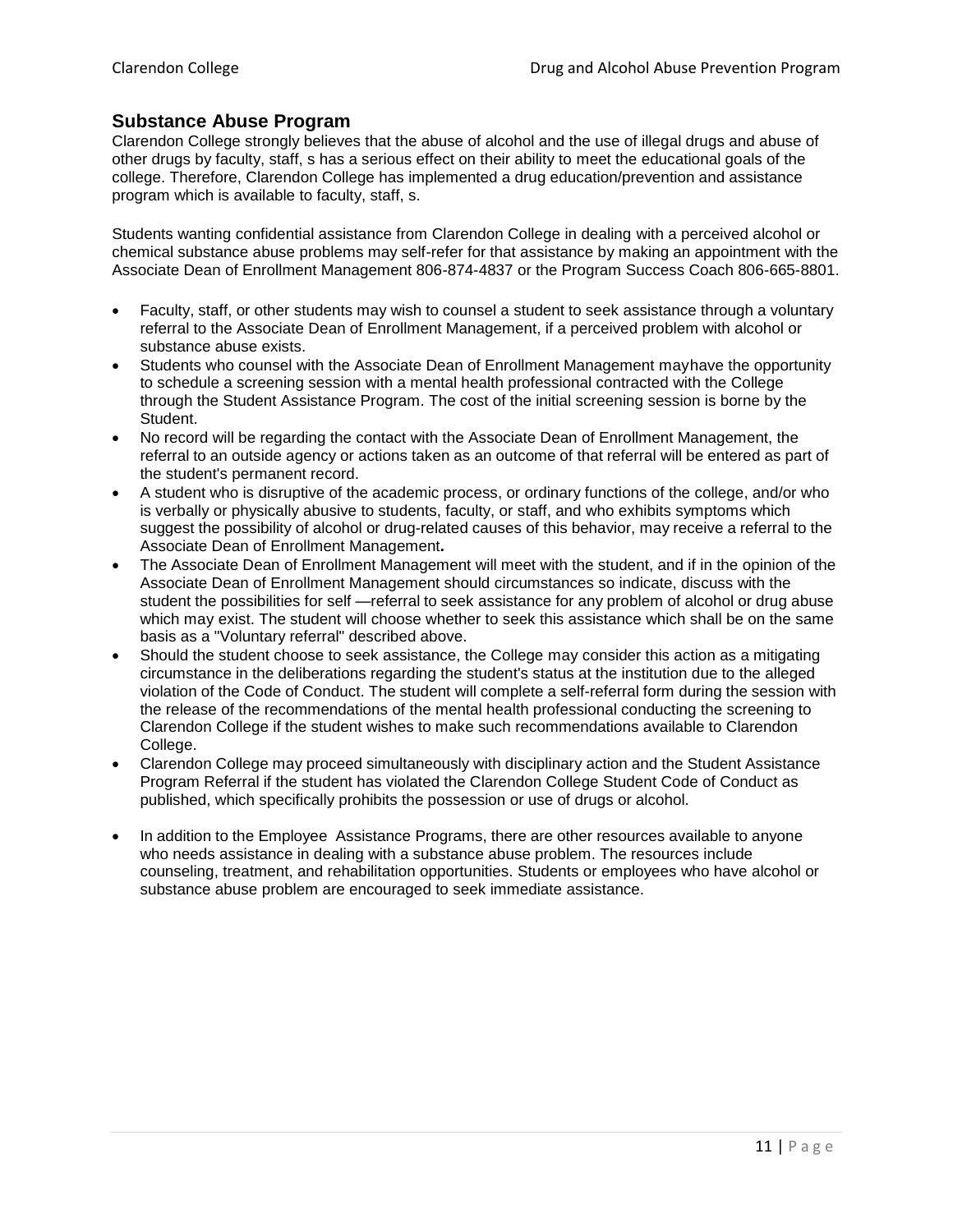## **VI. HEALTH RISKS**

#### <span id="page-12-0"></span>**HEALTH RISKS OF DRUG/ALCOHOL ABUSE AND USE OF INHALANTS**

#### **Alcohol**

- taken orally
- effects include initially stimulating behavior becomes progressively sedated; impedes memory and coordination
- dangers include physical and psychological dependency; impaired coordination and judgment; fatal respiratory or heart failure from consuming large quantities in a short time period; damage to liver, heart, pancreas, brain and nervous system by excessive and continuous consumption; increased likelihood of injury or death from car or equipment accidents

#### **Amphetamines**

- taken orally, injected or inhaled
- effects include increases in blood pressure and heart and respiratory rates; dilates pupils; decreases appetite and blurs vision
- dangers include dizziness; insomnia; high doses causes loss of coordination, tremors and physical collapse; injection causes sudden increase in blood pressure that can result in stroke, fever or heart failure, false sense in indestructibility, hallucinations and acute anxiety

#### **Barbiturates**

- taken orally
- affects include relaxed muscles in small doses; large doses cause slurred speech, impaired judgment and coordination and altered perception; even larger doses may lead to respiratory depression, coma and death
- dangers include being highly addictive; withdrawal symptoms include restlessness, insomnia, anxiety, convulsions and death; increased accident risk due to impaired judgment and motor skills

#### **Cocaine**

- taken by inhaling through nasal passages, injection or smoked
- effects include elevated blood pressure, heart and respiratory rate and temperature; dilated pupils
- dangers include psychological and physical dependency; death caused by heart or respiratory failure; paranoid psychosis; ulceration of nasal passages; injection of drug with unsterile equipment may lead to onset of AIDS or hepatitis

#### **Crack Cocaine**

- taken by smoking
- effects include dilated pupils; increased pulse rate; elevated blood pressure; leads to insomnia, loss of appetite, paranoia, tactile hallucinations and seizures
- dangers include extreme addiction; death caused by disruption of brain's control of the heart and respiratory functions

#### **Inhalants**

- effects include nausea, vomiting, dizziness, headaches, lack of coordination and control
- dangers include unconsciousness; cause suffocation and death from respiratory arrest; permanent brain and central nervous system damage may result for long term effects of toxins

#### **Marijuana**

- taken by smoking in hand-rolled cigarettes or water pipes
- effects include increased heart rate; bloodshot eyes, dry mouth and throat; increased appetite
- dangers include impaired coordination, concentration and memory; paranoia and psychosis; damaged lungs and pulmonary systems; brain damage; safety risks while driving or operating equipment due to impaired judgment and motor skills; depression, self-absorption and confusion